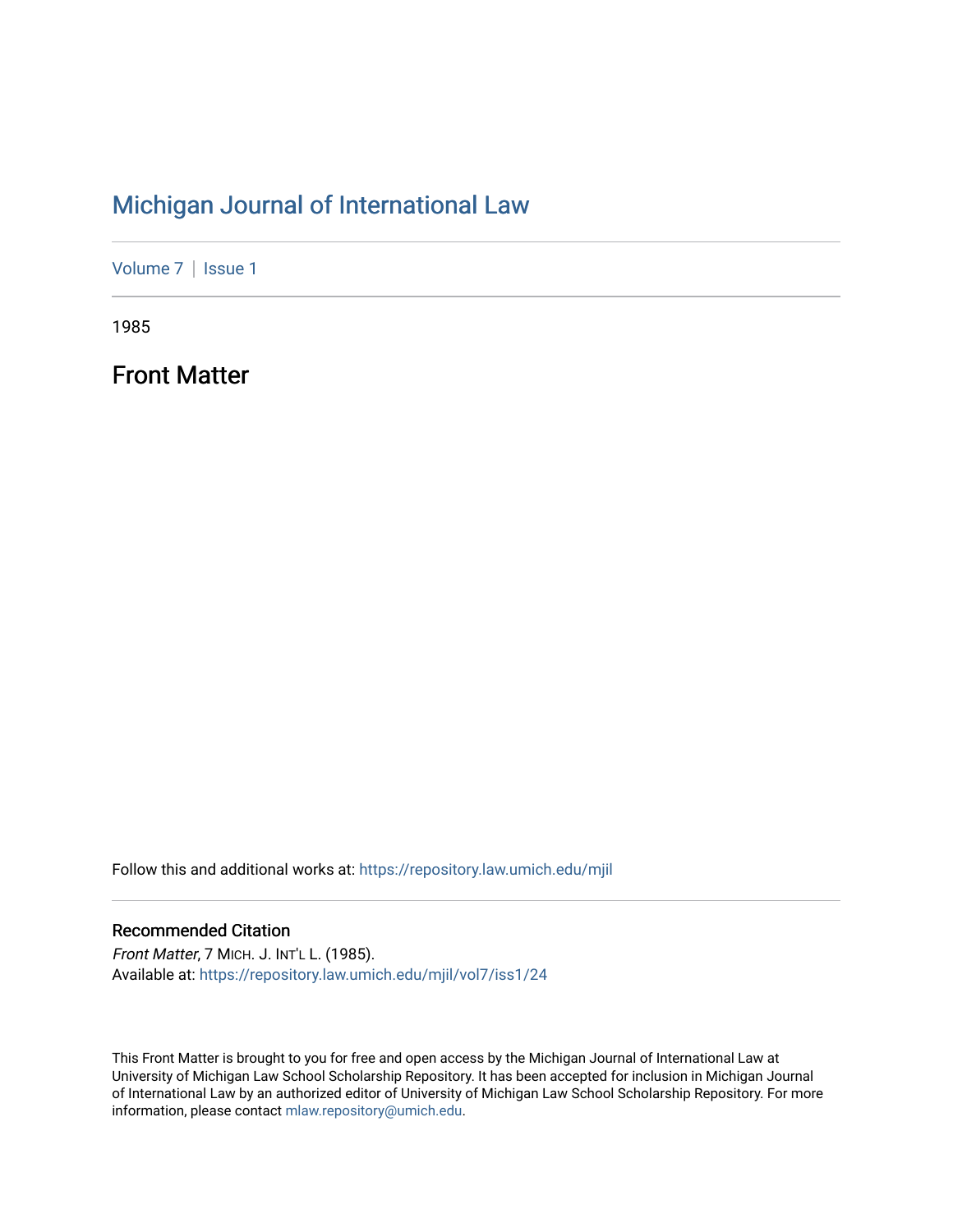## **MICHIGAN** YEARBOOK OF **INTERNATIONAL LEGAL STUDIES**

**VOLUME 7**

**1985**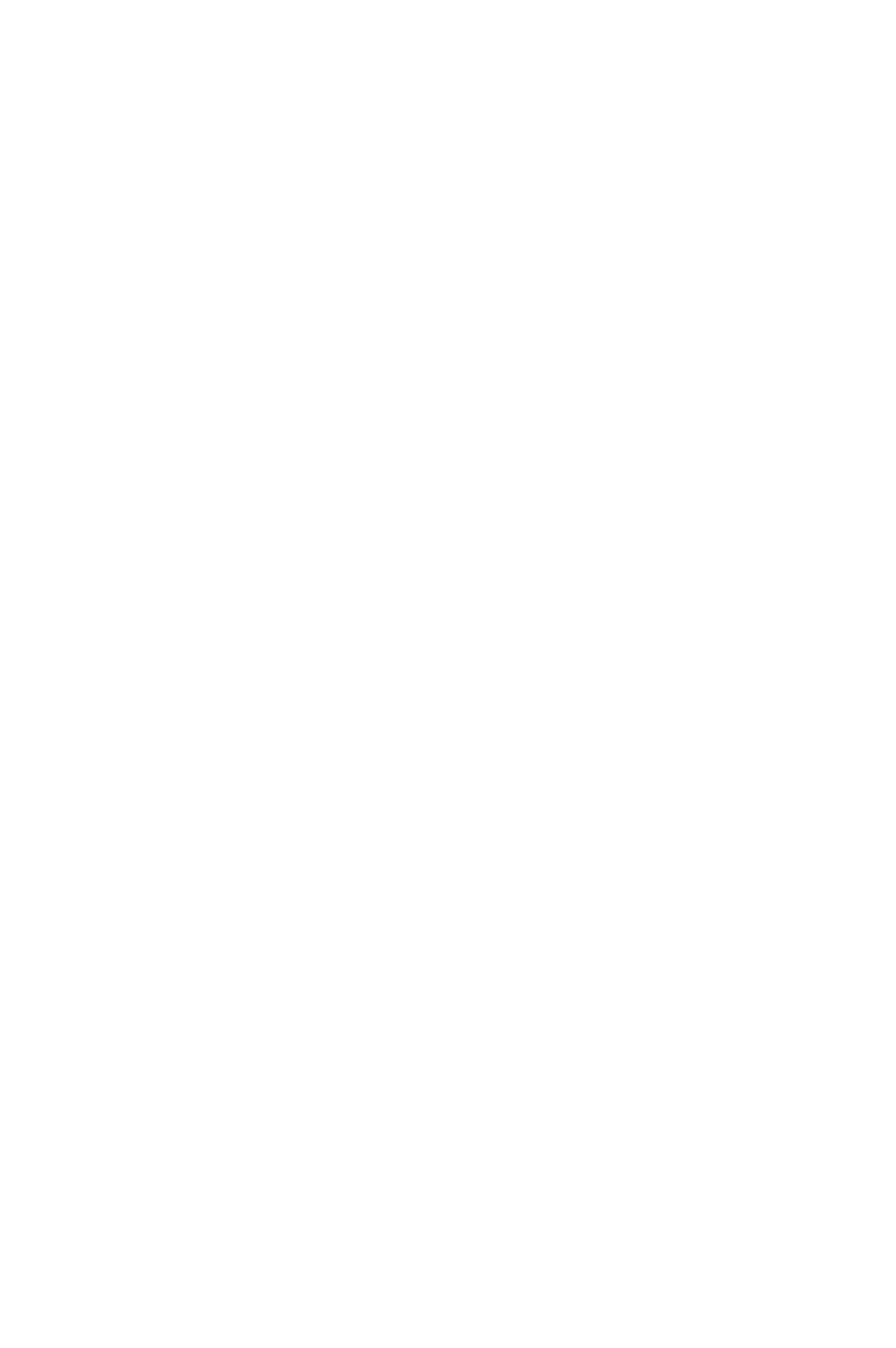# Issues of Transnational Legal Practice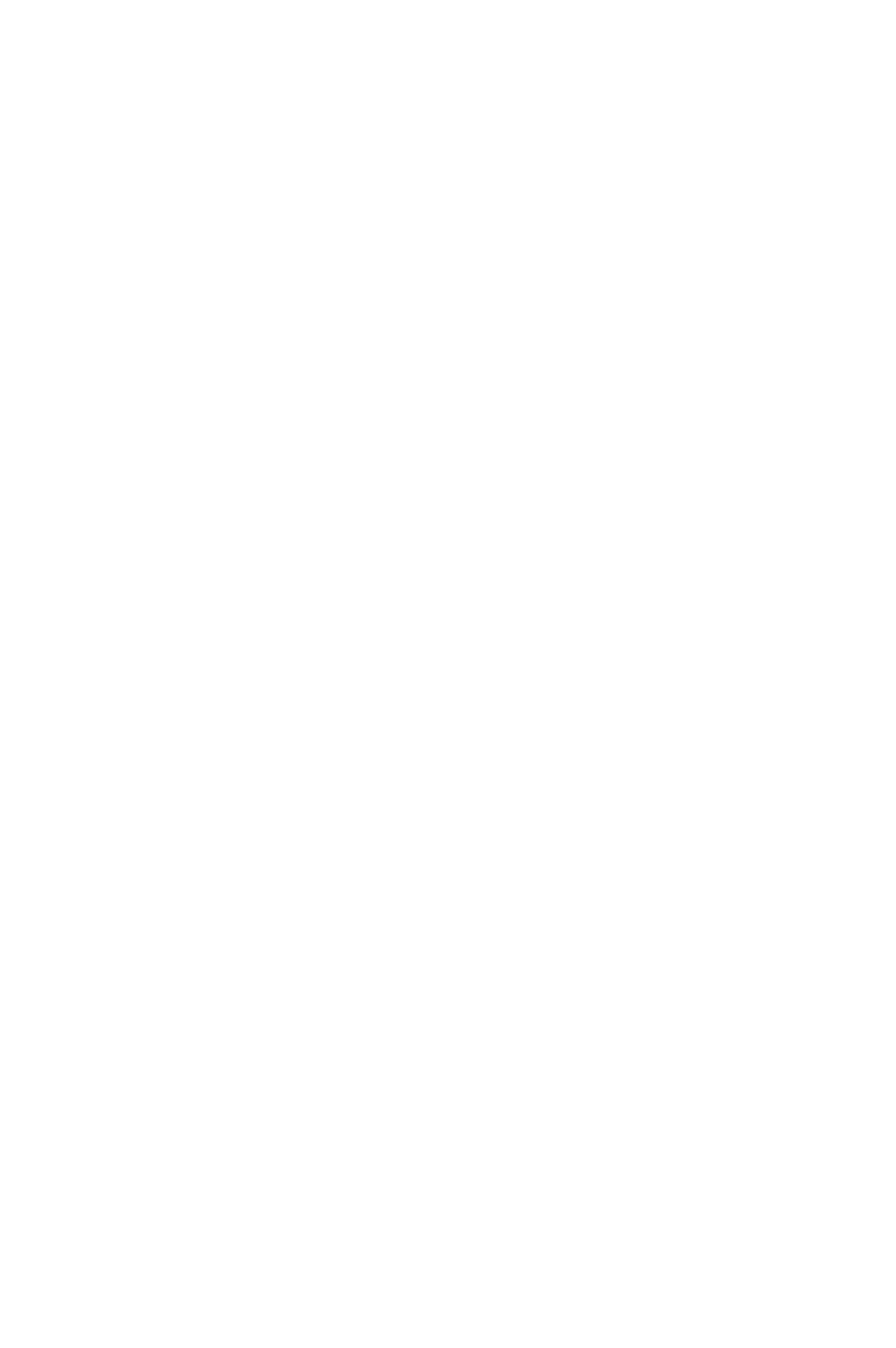## Issues of Transnational Legal Practice

Volume **VII 1985**

Michigan Yearbook of International Legal Studies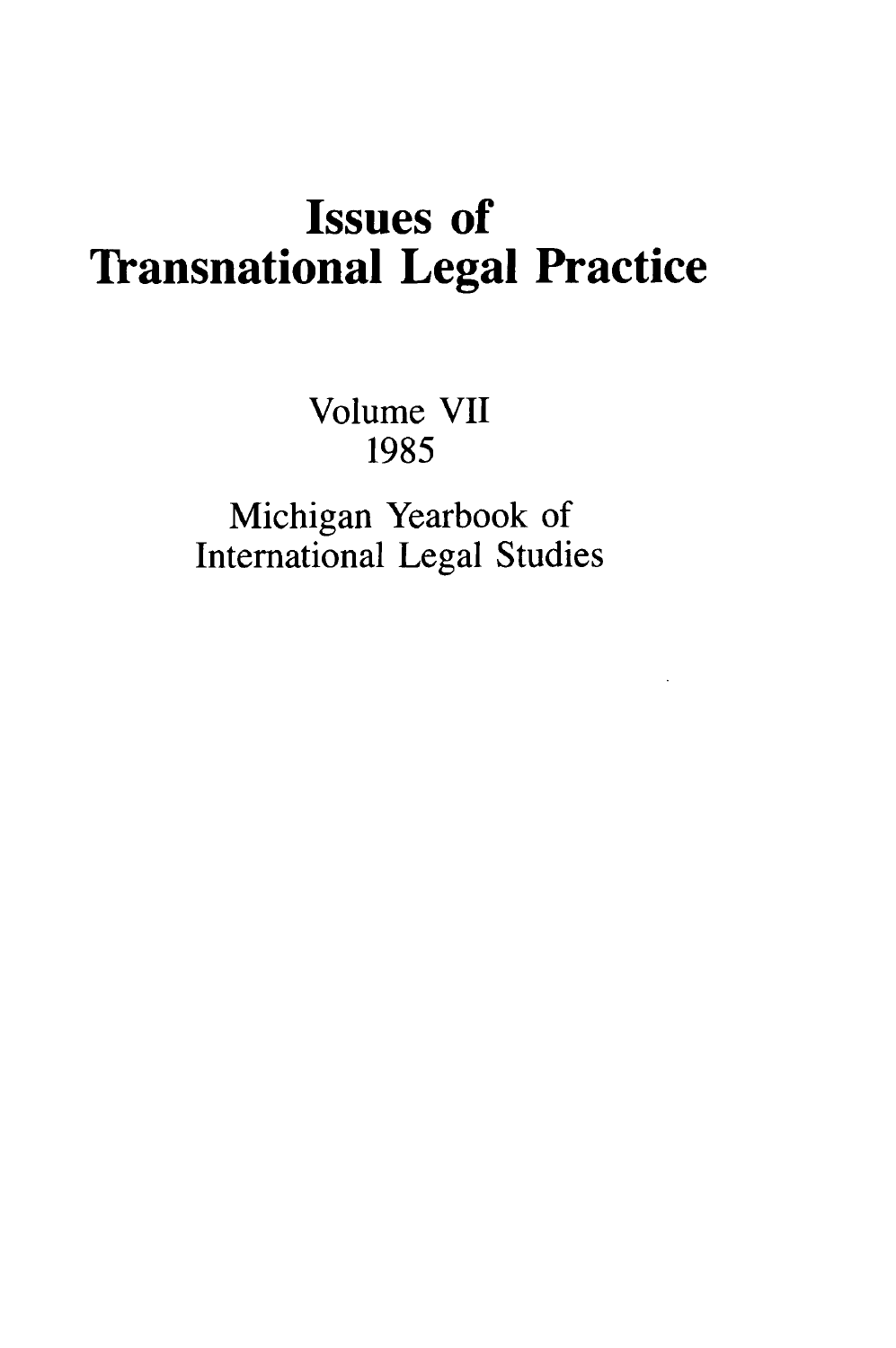Copyright © 1985 by the Michigan Yearbook of International Legal Studies. All rights reserved. Printed in the United States of America.

### LIBRARY of CONGRESS CARD **NUMBER: 86-50191**

ISBN 0-934589-00-3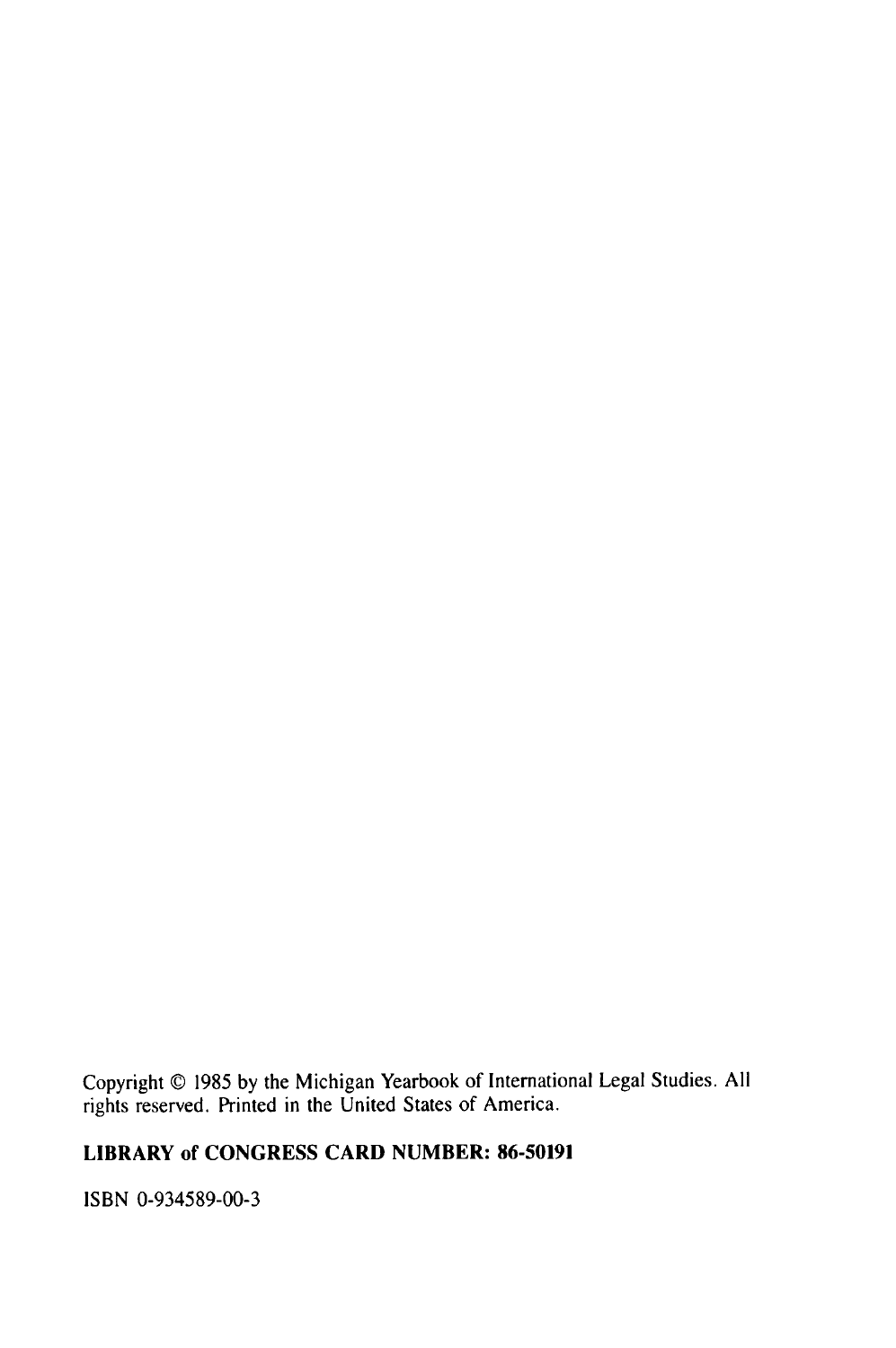Susan M. Eklund, Associate Dean, University of Michigan Law School

and

John H. Jackson, Hessel E. Yntema Professor of Law, University of Michigan Law School

To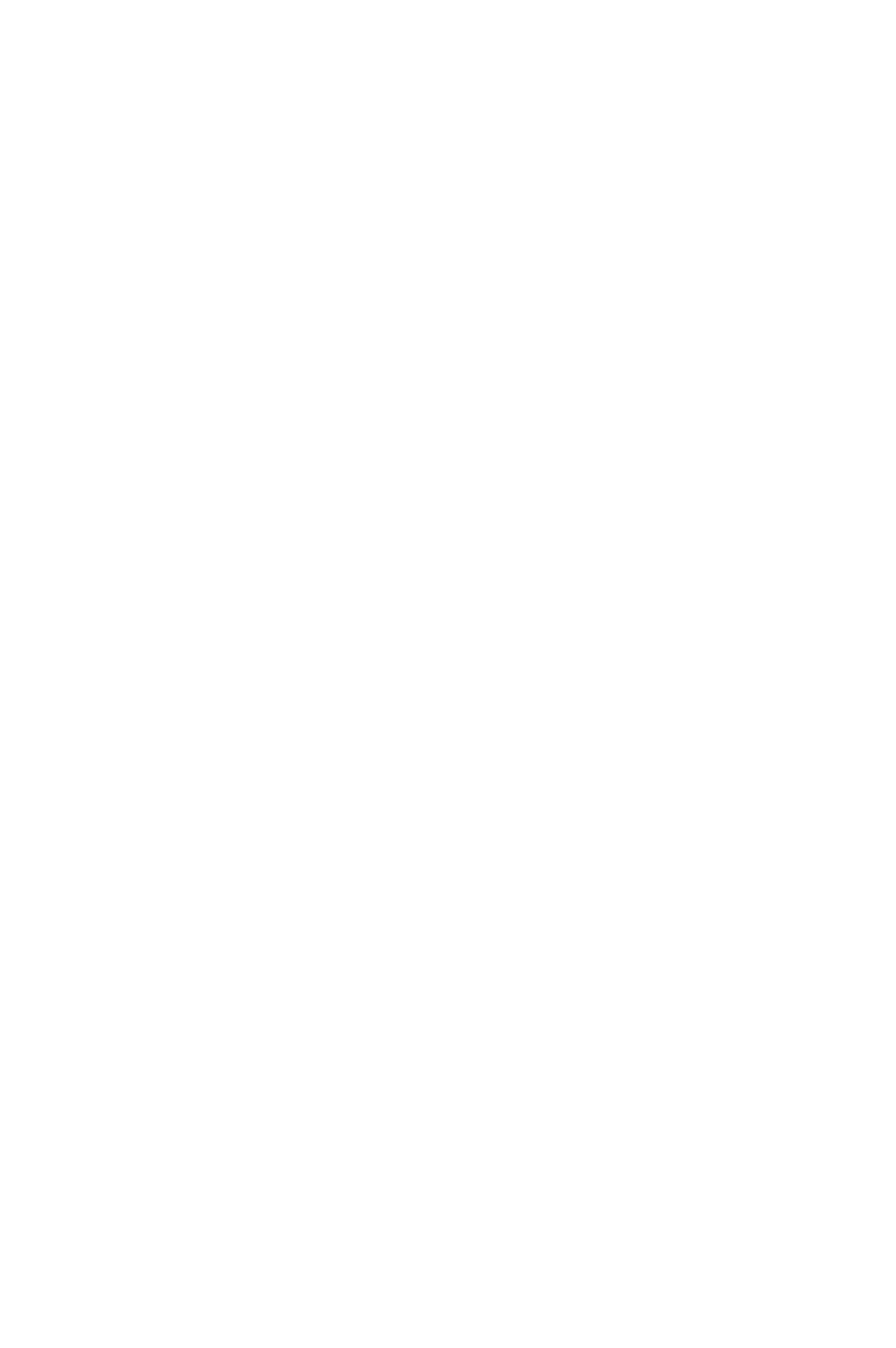#### **Editor-in-Chief**

#### Linda Elliott

#### **Executive Editors**

Ruth A. Harvey Christine E. Johnson Barbara **J.** Martin Robert F. Schiff

#### **Editors**

Emil Arca Jane E. Cross Janet Crossen Greg Ivanhoff Lisa Marabotto Brian T. Moto Laura K. Rhodes Dennis Terez

#### **Staff**

David S. Abramowitz Kurt Becker Margaret T. Bums Christopher J. Caywood Michael K. Grace Gerald L. Greengard H. Kevin Haight Lawrence J. Knopf Walid Labadi

Dean **N.** Menegas Cecelia Norman Hetty L. Richardson Laura L. Romeo Carolyn R. Ruis Anna D. Socrates Lu-In Wang Susan Weisberg Peter Young

#### **Business Manager**

Margaret Chon

#### **Special Assistance**

David S. Abramowitz Deborah Bulley Donna R. Elliott

John C. Hitchcock Reet Maripuu

#### **Faculty Advisors**

William W. Bishop, Jr. Edwin E. Dickinson Distinguished University Professor of Law

Whitmore Gray Professor of Law

John H. Jackson Hessel E. Yntema Professor of Law

Joseph L. Sax Philip A. Hart Distinguished University Professor of Law Philip Soper Professor of Law Eric Stein Hessel E. Yntema Professor of Law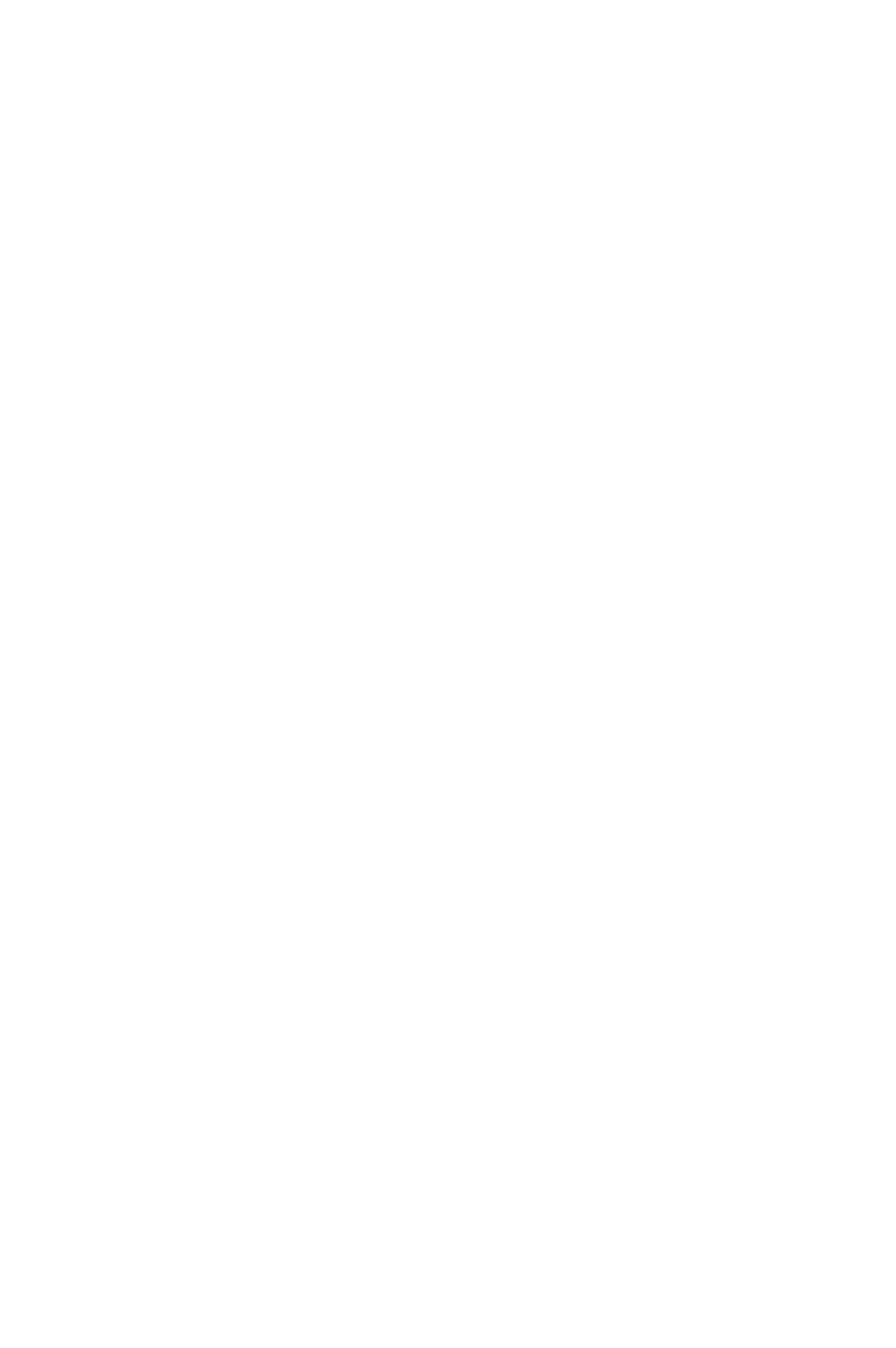### TABLE OF **CONTENTS**

## **Issues of Transnational Legal Practice**

#### **INTRODUCTION**

| Transnational Legal Practice and Professional Ideology |  |
|--------------------------------------------------------|--|
| Bryant G. Garth                                        |  |

#### **GOVERNMENT REGULATION OF PRACTICE BY NON-NATIONALS**

#### **THE FAR EAST**

| The Role of Law and Lawyers in Japan and the United States<br>Isaac Shapiro and Michael K. Young                             | 25  |
|------------------------------------------------------------------------------------------------------------------------------|-----|
| A Statutory Analysis of the Right of U.S. Lawyers to Practice in Japan<br>Cecelia Norman                                     | 45  |
| Doing Business with the People's Republic of China<br>Jamie P. Horsley                                                       | 63  |
| Annex: Provisional Regulations on Lawyers of the People's<br>Republic of China                                               | 81  |
| THE MIDDLE EAST                                                                                                              |     |
| The Practice of Law by Foreign Lawyers in the Sultanate of Oman<br>J. H. A. McHugo                                           | 89  |
| Legal Practice Shaped by Loyalty to Tradition: The Case of Saudi Arabia<br>Carolyn R. Ruis                                   | 103 |
| THE EUROPEAN COMMUNITY                                                                                                       |     |
| Obstacles to the Implementation of the Treaty of Rome Provisions for<br><b>Transnational Practice</b><br>Gerald L. Greengard | 113 |
| THE UNITED STATES                                                                                                            |     |
| A Federal Bar for Foreign Lawyers                                                                                            | 129 |

 $\ddot{\phantom{1}}$ 

*Christopher J. Caywood*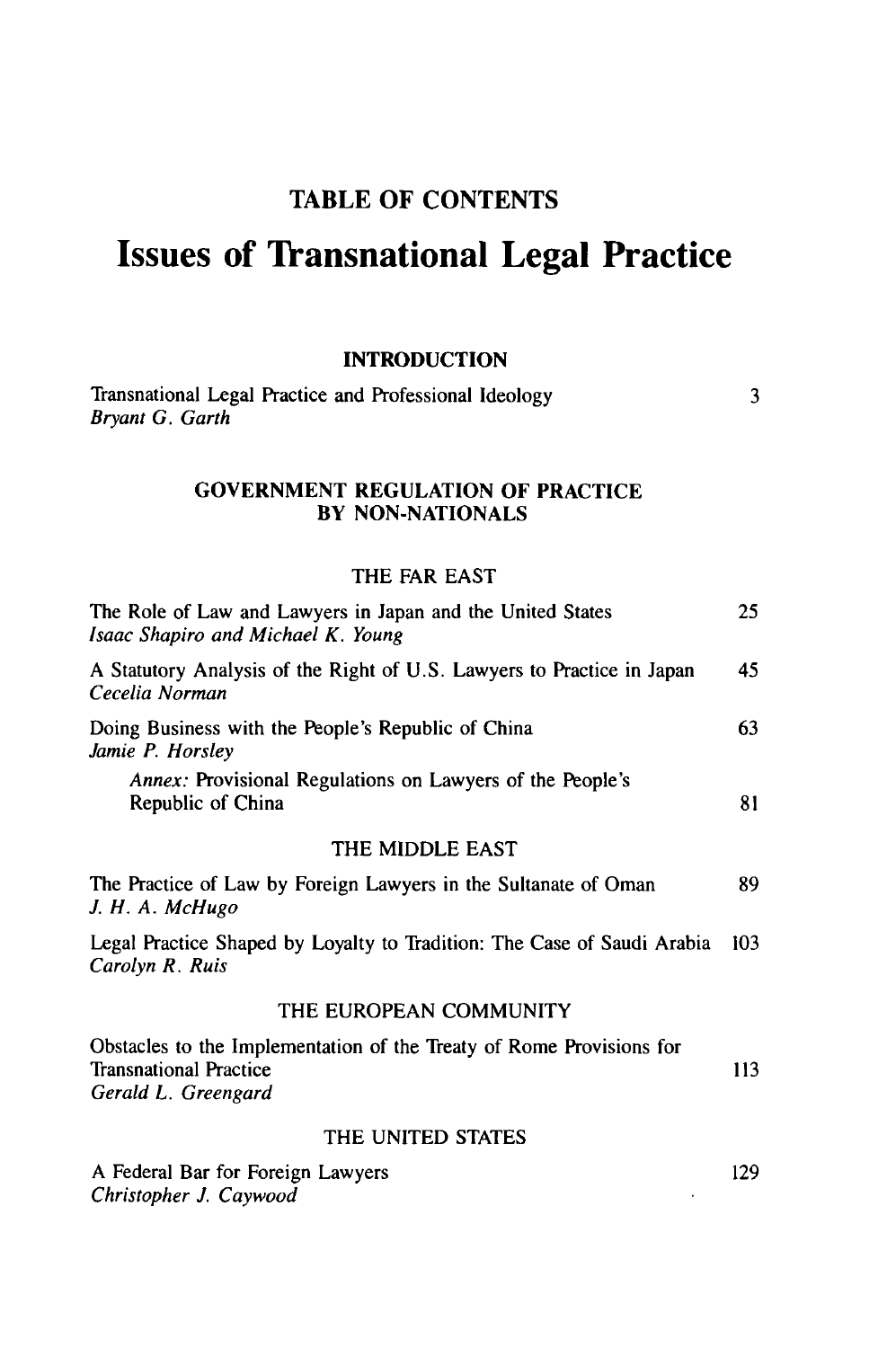### **CONDUCT AND STRUCTURE OF TRANSNATIONAL BUSINESS LAW PRACTICE** The Role of the Western Lawyer in East-West Transactions 147 *Jeffrey M. Hertzfeld* The Two-Way Mirror: International Arbitration as Comparative Procedure **163** *Andreas Lowenfeld* **CONDUCT AND STRUCTURE OF TRANSNATIONAL HUMAN RIGHTS PRACTICE** Humanitarian International Law in Islam: A General Outlook 189 *Ahmed Zaki Yamani* Ethical Problems of an International Human Rights Law Practice 217 David Weissbrodt Safeguarding Due Process in a Hostile Environment: Foreign Lawyers in South Africa 253 David S. *Abramowitz* **LIBERALIZATION OF TRADE IN SERVICES** Legal Services and the Emergence of a Service Economy: Practical and Theoretical Considerations 269 Richard *Self* MECHANISMS OF LIBERALIZATION The GATT as a Framework for Multilateral Negotiations on Trade in Legal Services 277 *Dean N. Menegas* The Hague Convention on Taking Evidence Abroad: Conflict over Pretrial Discovery 291 Margaret *T. Burns* NEGOTIATING ISSUES Legal Services and the Trade and Tariff Act of 1984 311 *Michael K. Grace* U.S. Law of Attorney-Client Privilege as Applied to Non-U.S. Lawyers: A Reciprocity Issue? 325 *Hetty L. Richardson* **APPENDICES** Appendix **1:** Treaties of Friendship, Commerce and Navigation and

Their Treatment of Service Industries 343 *Emily* Arikaki